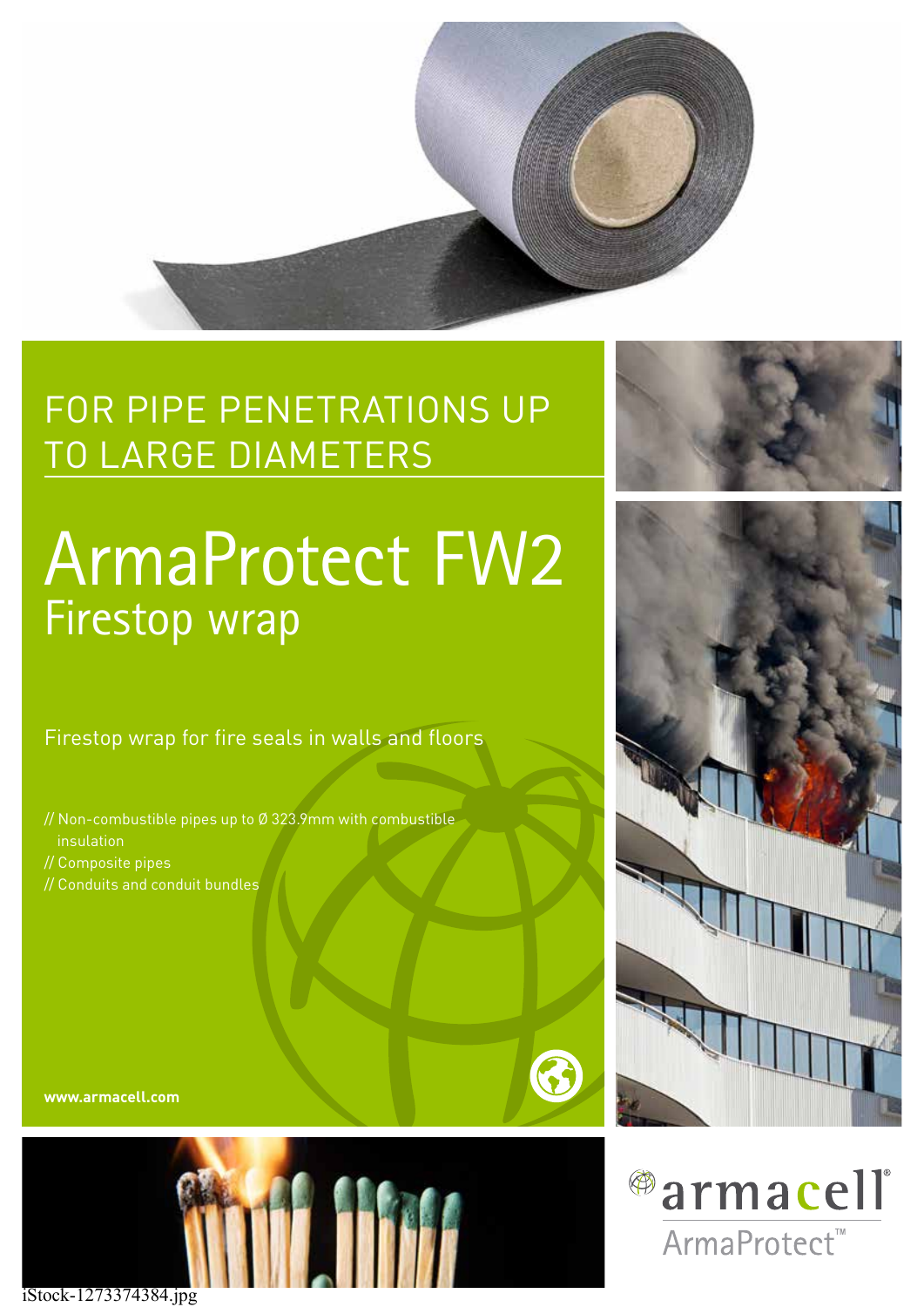# **INSTRUCTIONS FOR USE**

Ensure that surfaces are dry and free of dust and grease.



# **// Consumption guide**

Check consumption of ArmaProtect Firestop Wrap FW2 based on the pipe diameter and number of layers required. The table below provides an estimation for one layer of wrap based on the outside diameter of the pipe, conduit or conduit bundle. To avoid wastage, review the number of layers required and the potential need of overlapping the firestop wrap according to third party published listings or national approvals / assessments before cutting.

| Diameter of pipe / conduit /<br>conduit bundle [mm] | Approximate length for one<br>layer of firestop wrap [mm] |
|-----------------------------------------------------|-----------------------------------------------------------|
| 32                                                  | 110                                                       |
| 40                                                  | 140                                                       |
| 50                                                  | 170                                                       |
| 63                                                  | 215                                                       |
| 75                                                  | 255                                                       |
| 90                                                  | 310                                                       |
| 110                                                 | 370                                                       |
| 125                                                 | 425                                                       |
| 140                                                 | 480                                                       |
| 160                                                 | 550                                                       |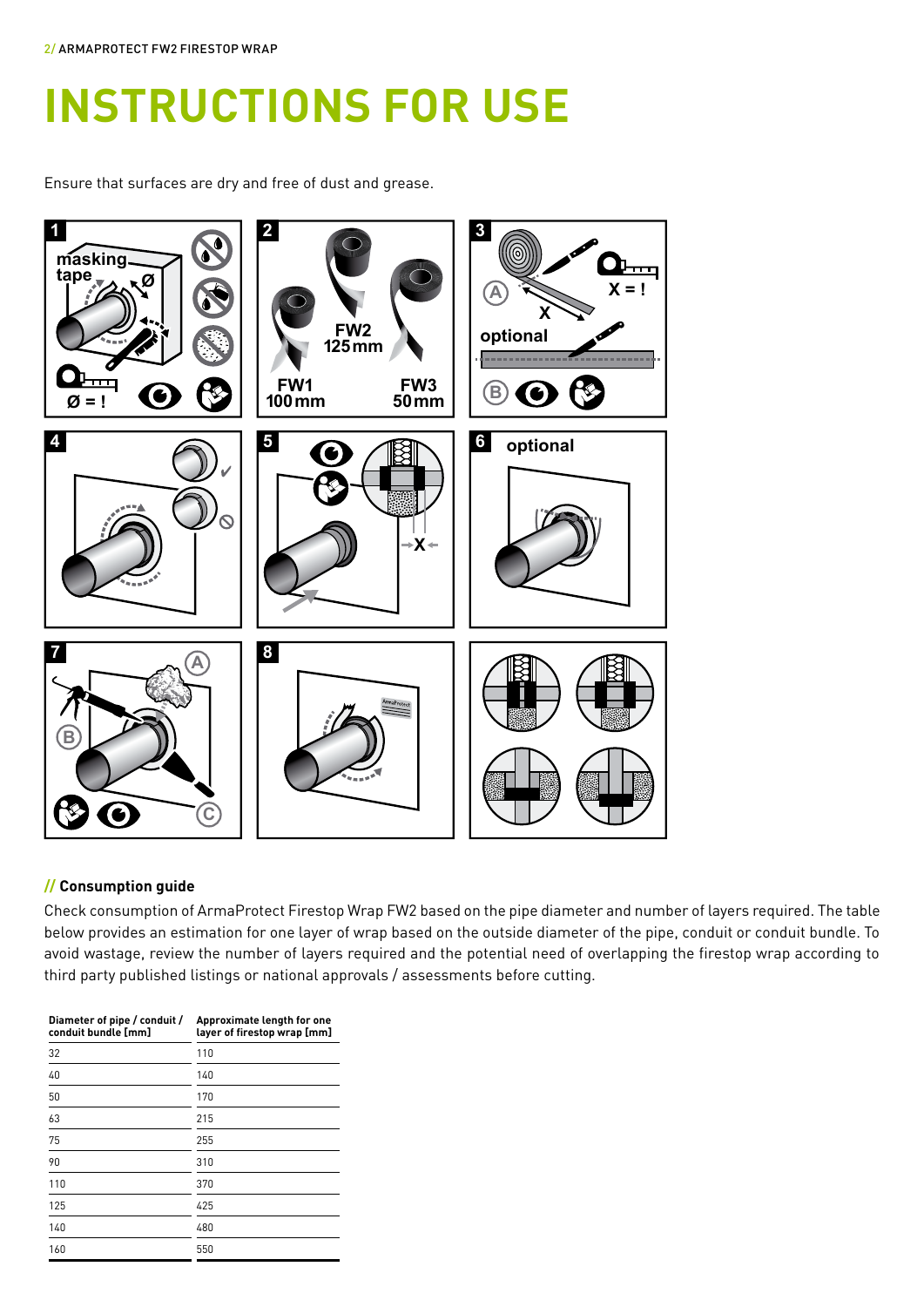# **MAIN APPLICATIONS ACC. ETA-21/1026**

#### **In drywalls, solid walls and concrete floors1**

Penetrants

Non-combustible pipe with insulation

• Steel pipes ≤ 323.9 mm

• Copper pipes ≤ 108.0 mm

<sup>1</sup> See ETA 21/1026 for further installation details.

# **// Typical ETA approved systems1**

#### **Wall application (drywall)**





up to EI 120-C/U<sup>1</sup>



#### **Wall application (solid wall)**



#### **Floor application**



<sup>1</sup> See ETA 21/1026 for further installation details.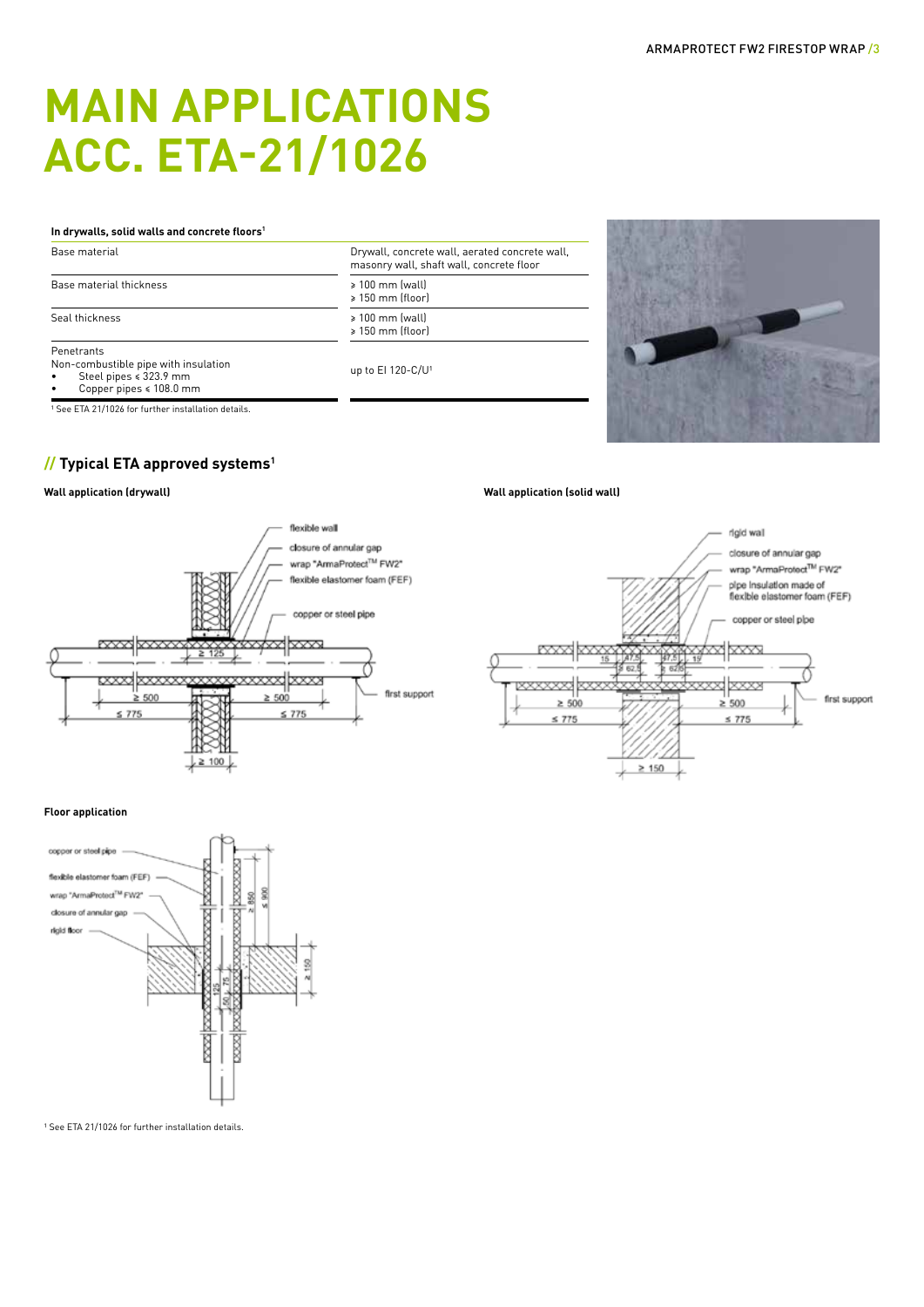# **UL APPROVED SYSTEMS**

## **// Typical UL approved systems1**

#### **Penetrants**

- 
- PE-HD conduits with speed pipe bundles < Ø 50 mm
- $PE/AL/PE$  composite pipe  $\leq$  0.63 mm
- Copper pipes ≤ Ø 159 mm
- Clima split bundles
- Mixed penetration seals

1 See relevant UL system for further installation details.

## **// Selected exemplary UL approved systems**

#### **System No. C-AJ-2927 (composite pipe in floor opening)**

ANSI/UL 1479 (ASTM E814)

• F rating - 3 hours



#### **System No. W-J-5210 (copper pipes in floor opening)**

ANSI/UL 1479 (ASTM E814)

- F rating 3 hours
- T rating 0 hours



#### **System No. W-J-8093 (mixed penetration seal in wall opening)**

ANSI/UL 1479 (ASTM E814)

- F rating 3 hours
- T rating 1 hour



• PE-HD conduit bundles  $\leq \emptyset$  100 mm (conduits  $\emptyset \leq 32$  mm)

- 
- 
- 

#### **System No. F-A-8061 (PE-HD bundle pipe bundle in floor opening)**

## ANSI/UL 1479 (ASTM E814)

• F rating - 3 hours



#### **System No. W-J-8092 (clima split bundle in floor opening)**

ANSI/UL 1479 (ASTM E814)

- F rating 3 hours
- T rating 1/2 hours

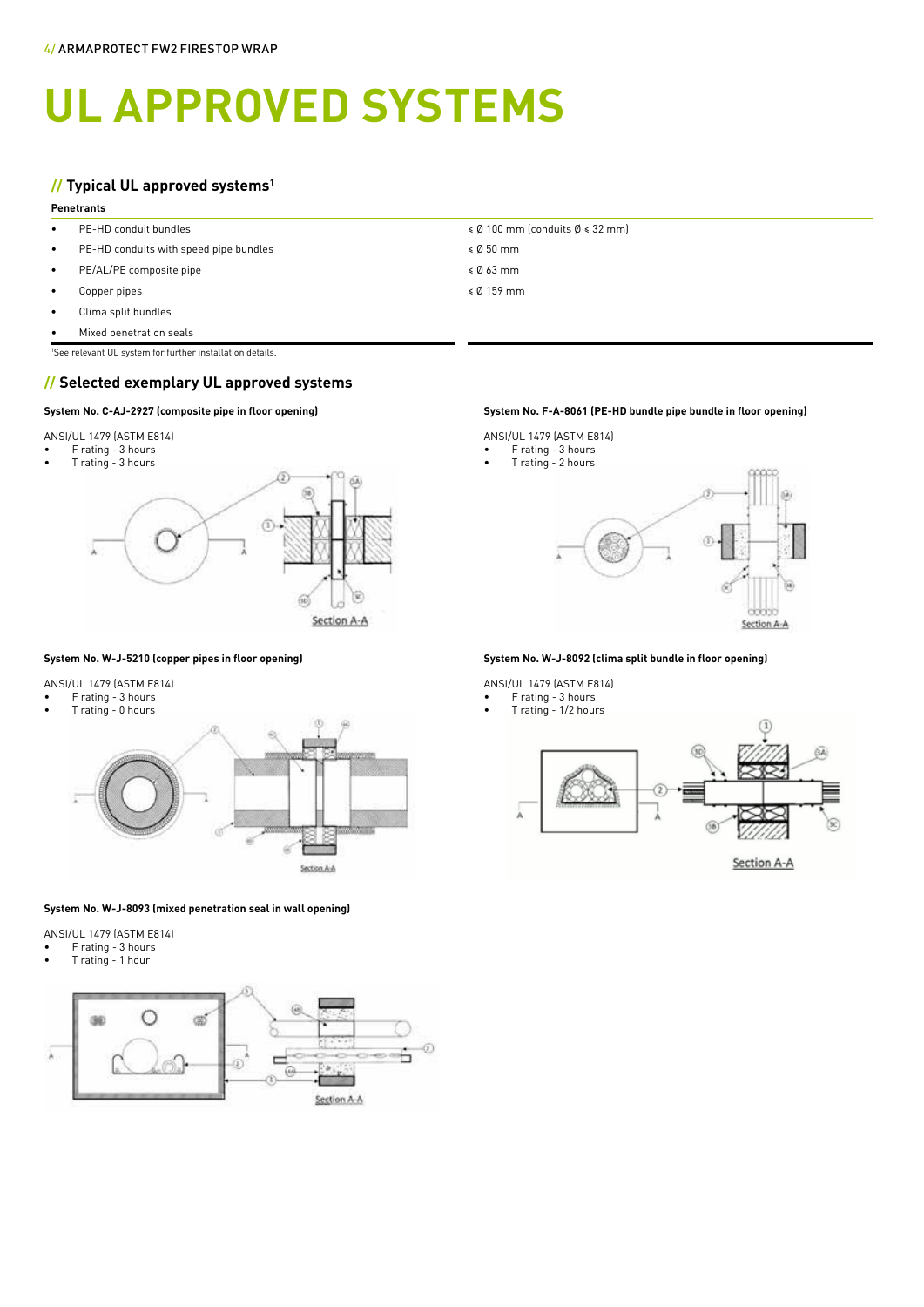### **TECHNICAL DATA - ARMAPROTECT FW2 FIRESTOP WRAP**

| Brief description                                                                                                                                                                                                                   | ArmaProtect FW2 is a fabric-based firestop wrap that helps to maintain the fire resistance performance of fire penetrations in walls and<br>floors.                   |  |  |
|-------------------------------------------------------------------------------------------------------------------------------------------------------------------------------------------------------------------------------------|-----------------------------------------------------------------------------------------------------------------------------------------------------------------------|--|--|
| Glass filament fabric composite with insulation layer forming coating on the inside.<br>Material type                                                                                                                               |                                                                                                                                                                       |  |  |
| Product colour range                                                                                                                                                                                                                | Grey on the outside, anthracite on the inside.                                                                                                                        |  |  |
| Special features                                                                                                                                                                                                                    | Flexible and tear-resistant.                                                                                                                                          |  |  |
| Product range                                                                                                                                                                                                                       | Firestop wrap roll with dimensions of 10m x 125mm x 1.5mm in a cardbox box.                                                                                           |  |  |
| Applications                                                                                                                                                                                                                        | Firestop wrap for fire seals in walls and floors for non-combustible pipes with combustible insulation, multi-layer composite pipes,<br>conduits and conduit bundles. |  |  |
| For professional use only. Refer to third party published listings, national approvals / assessments and Armacell's product literature for<br>Installation<br>specific application details as well as before handling this product. |                                                                                                                                                                       |  |  |
| Declaration of Performance<br>(DoP)                                                                                                                                                                                                 | ArmaProtect FW2                                                                                                                                                       |  |  |

| <b>Approvals and compliance</b> |                                                  |  |  |  |
|---------------------------------|--------------------------------------------------|--|--|--|
| Specification compliance        | ETA-21/1026 acc. EN 1366-3 • UL 1479 (ASTM E814) |  |  |  |

| <b>Property</b>                           | <b>Value/Assessment</b>                                                                            | <b>Standard/Test method</b> |
|-------------------------------------------|----------------------------------------------------------------------------------------------------|-----------------------------|
| <b>Temperature range</b>                  |                                                                                                    |                             |
| Operating temperature                     | -40°C to 70°C (-40°F to 158°F)                                                                     |                             |
| Application temperature                   | 5°C to 25°C (41°F to 77°F)                                                                         |                             |
| Storage and transportation<br>temperature | 5°C to 25°C (41°F to 77°F)                                                                         |                             |
| <b>Mechanical properties</b>              |                                                                                                    |                             |
| Weight per unit area                      | 2.0 g/m <sup>2</sup>                                                                               |                             |
| <b>Fire performance</b>                   |                                                                                                    |                             |
| Reaction to fire                          | Class B-s1,d0                                                                                      | EN 13501-1                  |
| Resistance to fire                        | See Annex                                                                                          |                             |
| <b>Health and environment</b>             |                                                                                                    |                             |
| Emission of dangerous<br>substances       | No dangerous substances.                                                                           | ETAG 026-02                 |
| <b>Other technical features</b>           |                                                                                                    |                             |
| Durability and serviceability             | Use category type X.                                                                               | EOTA TR 024                 |
| Safety information                        | Please refer to the safety data sheet available on our website.                                    |                             |
| Shelf life                                | No shelf life                                                                                      |                             |
| Storage                                   | Store in a cool and dry place with an ambient temperature of 5 °C to 25 °C and protect from frost. |                             |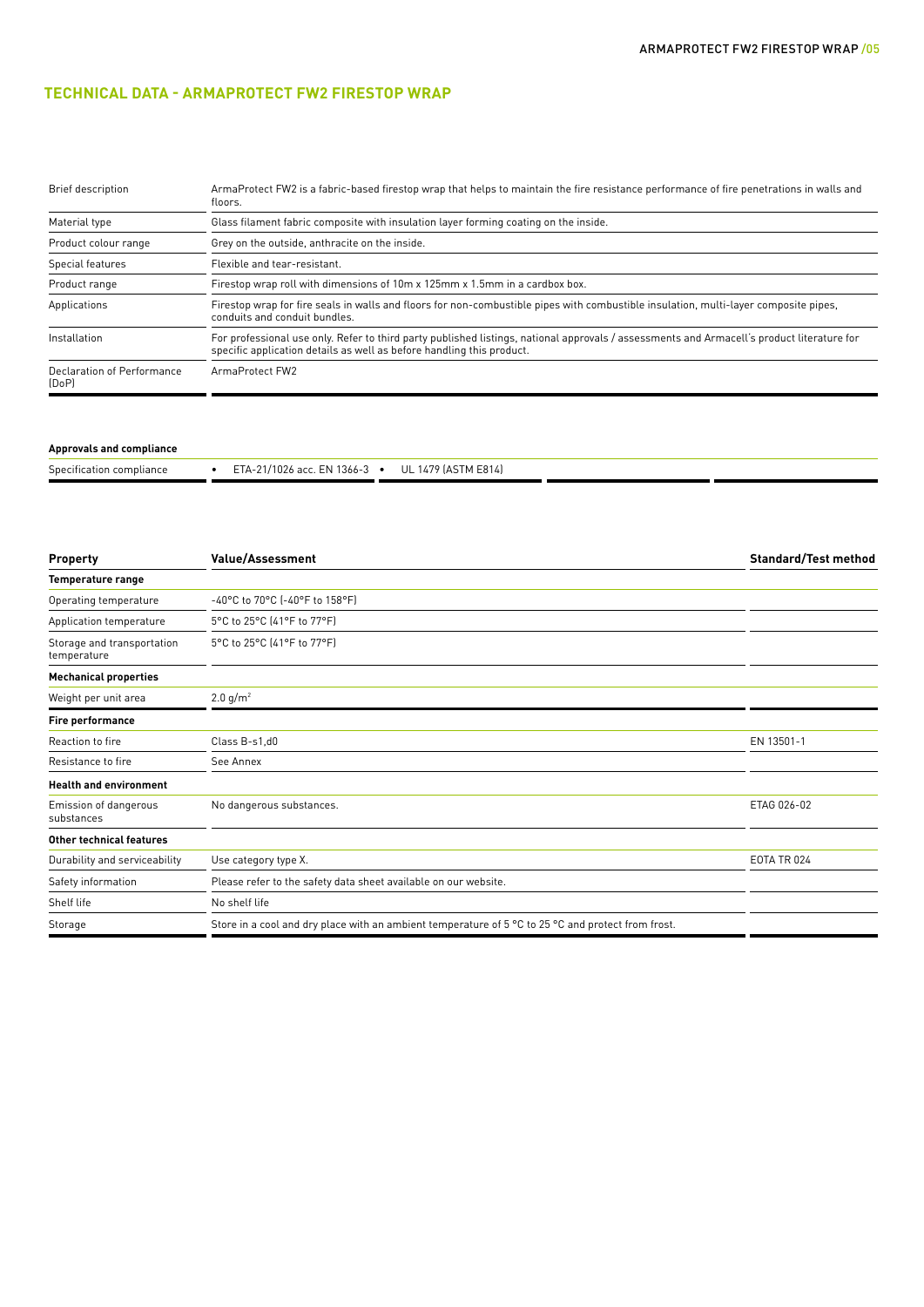### **Firestop wrap**

| Item                                                                                                                              |                  | $\blacksquare$ |
|-----------------------------------------------------------------------------------------------------------------------------------|------------------|----------------|
| PRO-FW2<br>10m<br>the contract of the contract of the contract of the contract of the contract of the contract of the contract of | $-100$<br>⇒ wran | 10m            |

#### **Firestop filler mastic**

| Item                                                                                 | Description                                                            | Content   |  |
|--------------------------------------------------------------------------------------|------------------------------------------------------------------------|-----------|--|
| ArmaProtect ABLF Firestop filler mastic (white) packed in a pail.<br>PRO-ABLF-12.5kg |                                                                        | $12.5$ kg |  |
| ArmaProtect ABLF Firestop filler mastic (white) packed in a pail.<br>PRO-ABLF-15kg   |                                                                        | 15 ka     |  |
| PRO-ABLF-310ml                                                                       | ArmaProtect ABLF Firestop filler mastic (white) packed in a cartridge. | 310 ml    |  |

### **Firestop mortar**

| Item        | escription                                                    | <b>Conten</b> . |
|-------------|---------------------------------------------------------------|-----------------|
| PRO-CM-20kg | ArmaProtect CM Firestop mortar (grey) packed in a bag.<br>uy. | 20 kg           |

#### **Firestop identification plate.**

| Item                                                                                                 |                                               | `ont.<br>tenr |
|------------------------------------------------------------------------------------------------------|-----------------------------------------------|---------------|
| <b>PRO-ID-SET</b><br>the contract of the contract of the contract of the contract of the contract of | ' identification plate set<br><b>nno</b><br>. | pieces<br>.   |